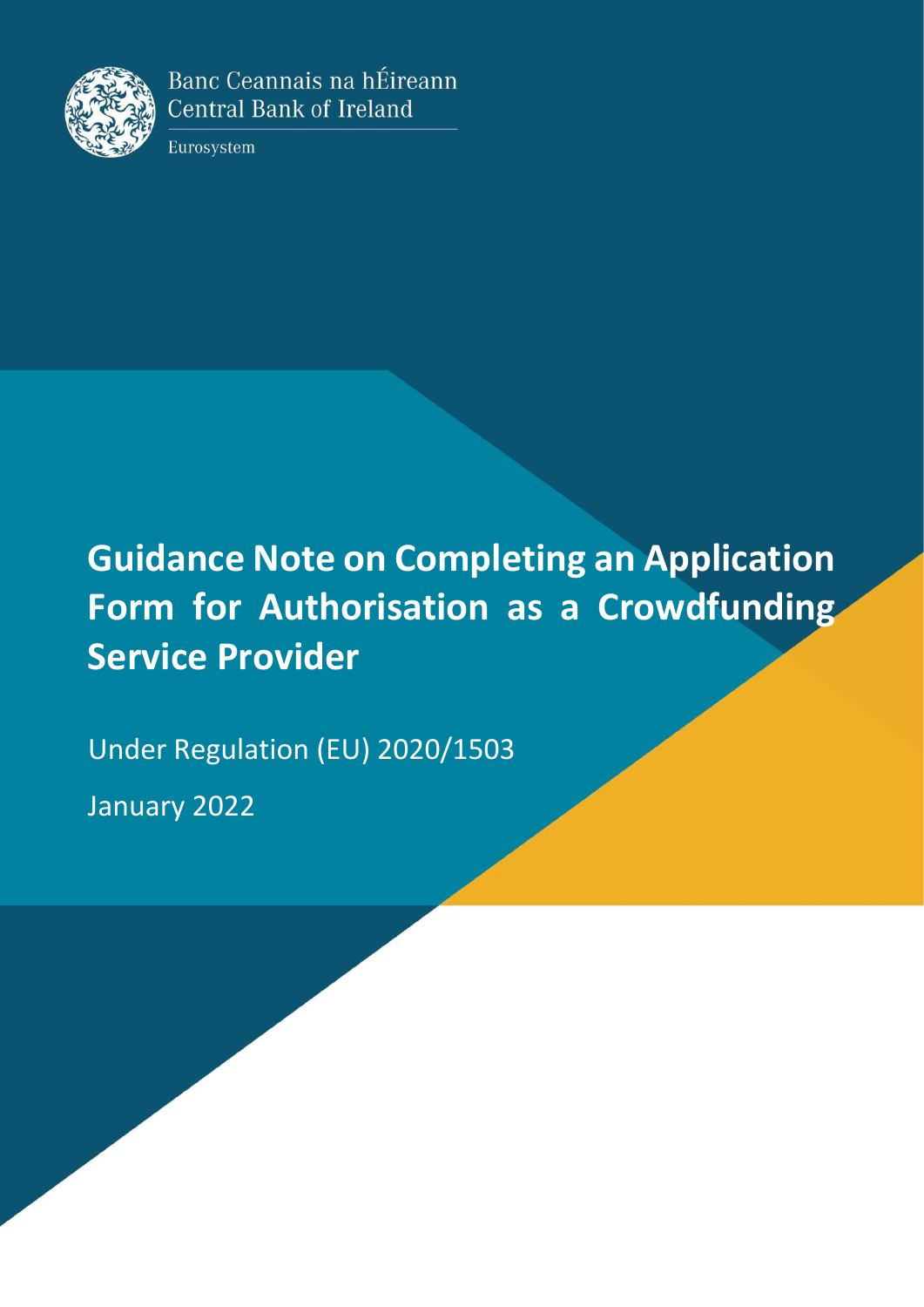# **Table of Contents**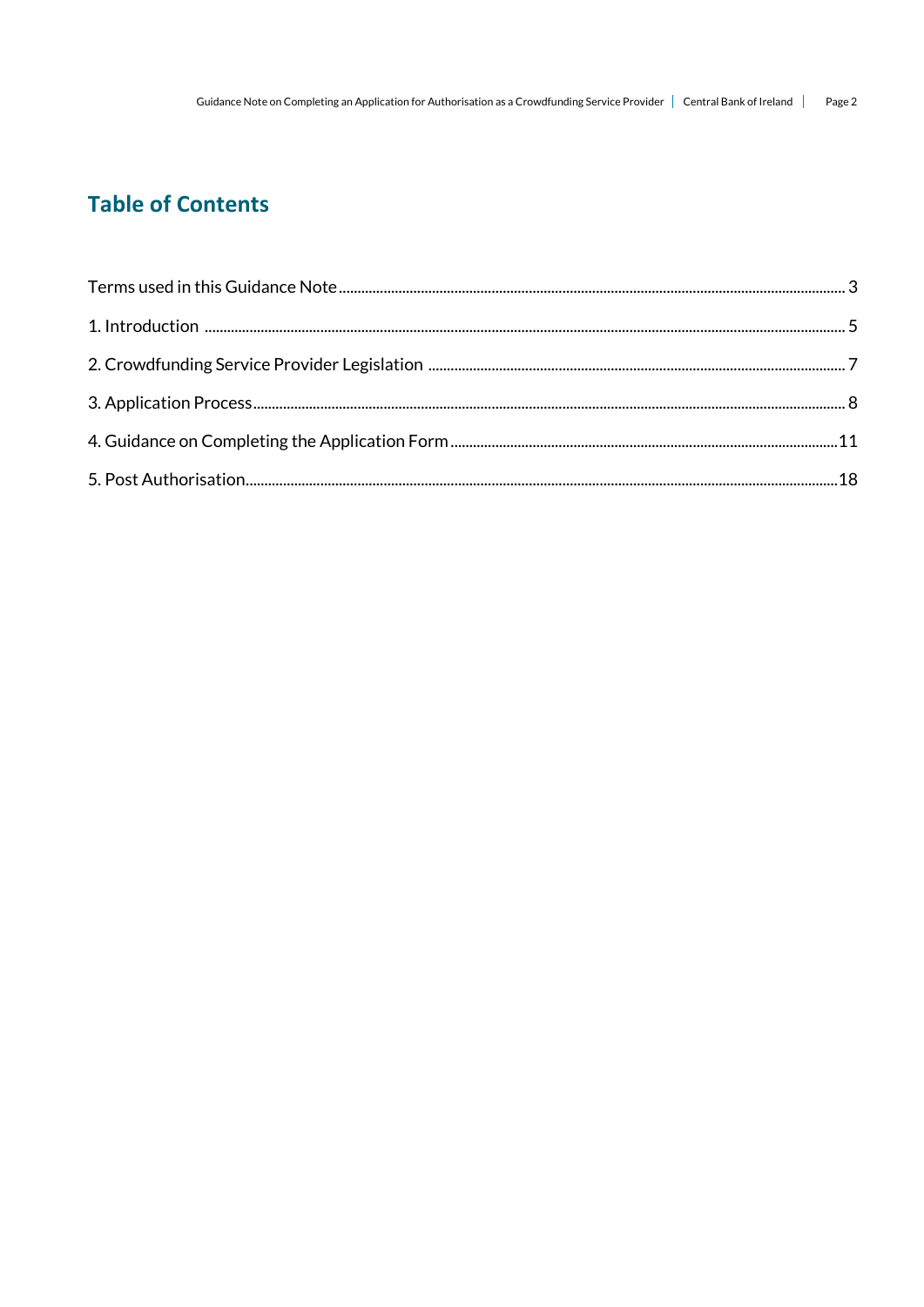# **Terms used in this Guidance Note**

Outlined below are descriptions of the terms used in this document and those used in the Central Bank's Application Form for Authorisation as a Crowdfunding Service Provider.

| Applicant                               | The legal person making an application to the Central Bank for authorisation as<br>a Crowdfunding Service Provider                                                                                                                                                                                                                                                                                                                                                                   |
|-----------------------------------------|--------------------------------------------------------------------------------------------------------------------------------------------------------------------------------------------------------------------------------------------------------------------------------------------------------------------------------------------------------------------------------------------------------------------------------------------------------------------------------------|
| Application                             | Application refers to:                                                                                                                                                                                                                                                                                                                                                                                                                                                               |
|                                         | (i) An electronic copy of the completed Application Form for Authorisation as a<br>Crowdfunding Service Provider (including all the specific information and<br>supporting documentation requested therein); and                                                                                                                                                                                                                                                                     |
|                                         | (ii) A completed Individual Questionnaire ("IQ") (including all the specific<br>information and documentation requested therein) in respect of all relevant<br>individuals proposed to hold a Pre-Approval Controlled Function ("PCF") role in<br>the Applicant                                                                                                                                                                                                                      |
| <b>Application Form</b>                 | A fully completed and signed Application Form for Authorisation as a<br>Crowdfunding Service Provider, including the specific information and<br>documentation requested therein                                                                                                                                                                                                                                                                                                     |
| Attestation                             | An Attestation on the headed paper of the Applicant and signed by two<br>members of the Board of Directors of the Applicant containing the<br>confirmations required as set out in Section 3.3 below and in Appendix 1 of the<br><b>Application Form</b>                                                                                                                                                                                                                             |
| Authorisation                           | Authorisation as a Crowdfunding Service Provider in accordance with<br>Regulation (EU) 2020/1503                                                                                                                                                                                                                                                                                                                                                                                     |
| <b>Central Bank</b>                     | <b>Central Bank of Ireland</b>                                                                                                                                                                                                                                                                                                                                                                                                                                                       |
| <b>Crowdfunding Service</b><br>Provider | Crowdfunding Service Provider means a legal person who provides<br>crowdfunding services                                                                                                                                                                                                                                                                                                                                                                                             |
| Crowdfunding services                   | Crowdfunding services means the matching of business funding interests of<br>investors and project owners through the use of a crowdfunding platform and<br>which consists of any of the following activities:                                                                                                                                                                                                                                                                       |
|                                         | (i) the facilitation of granting of loans;                                                                                                                                                                                                                                                                                                                                                                                                                                           |
|                                         | (ii) the placing without a firm commitment basis, as referred to in point (7) of<br>Section A of Annex I to Directive 2014/65/EU, of transferable securities and<br>admitted instruments for crowdfunding purposes issued by project owners or a<br>special purpose vehicle, and the reception and transmission of client orders, as<br>referred to in point (1) of that Section, in relation to those transferable<br>securities and admitted instruments for crowdfunding purposes |
| <b>Guidance Note</b>                    | Guidance Note on completing an Application Form for Authorisation as a<br><b>Crowdfunding Service Provider</b>                                                                                                                                                                                                                                                                                                                                                                       |
| Pre-Approved Control<br>Function        | Pre-Approved Control Function within the meaning of Schedule 2 of the<br>Central Bank Reform Act 2010                                                                                                                                                                                                                                                                                                                                                                                |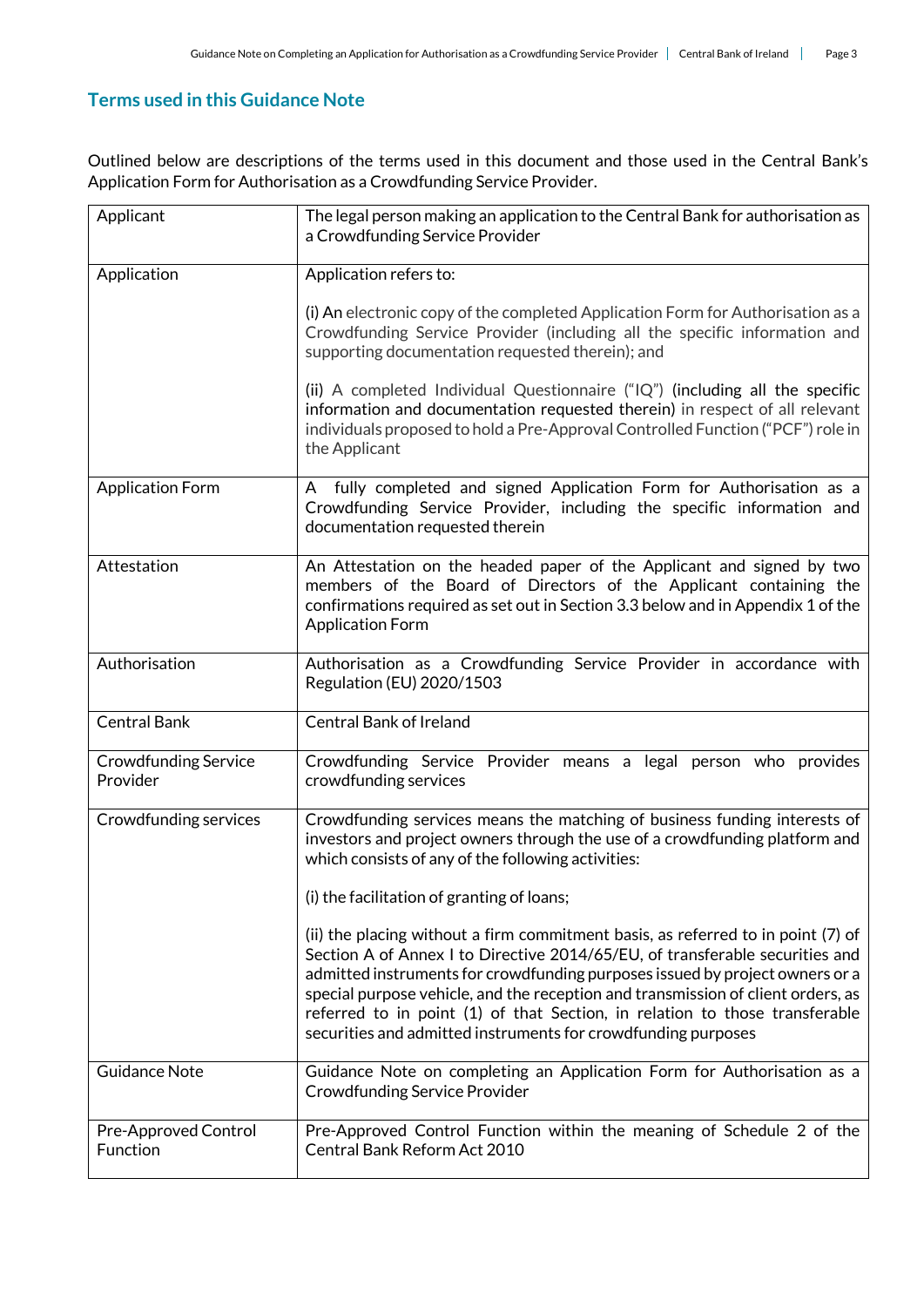| Qualifying Shareholder       | Qualifying Shareholder means a legal or natural person with a direct or indirect<br>holding of shares or other interests in the Applicant which represents 20 per<br>cent or more of the capital or of the voting rights     |
|------------------------------|------------------------------------------------------------------------------------------------------------------------------------------------------------------------------------------------------------------------------|
| Regulation (EU)<br>2020/1503 | Regulation (EU) 2020/1503 of the European Parliament and of the Council of 7<br>October 2020 on European crowdfunding service providers for business, and<br>amending Regulation (EU) 2017/1129 and Directive (EU) 2019/1937 |
| Regulations                  | European Union (Crowdfunding) Regulations 2021 (S.I. No. 702 of 2021)                                                                                                                                                        |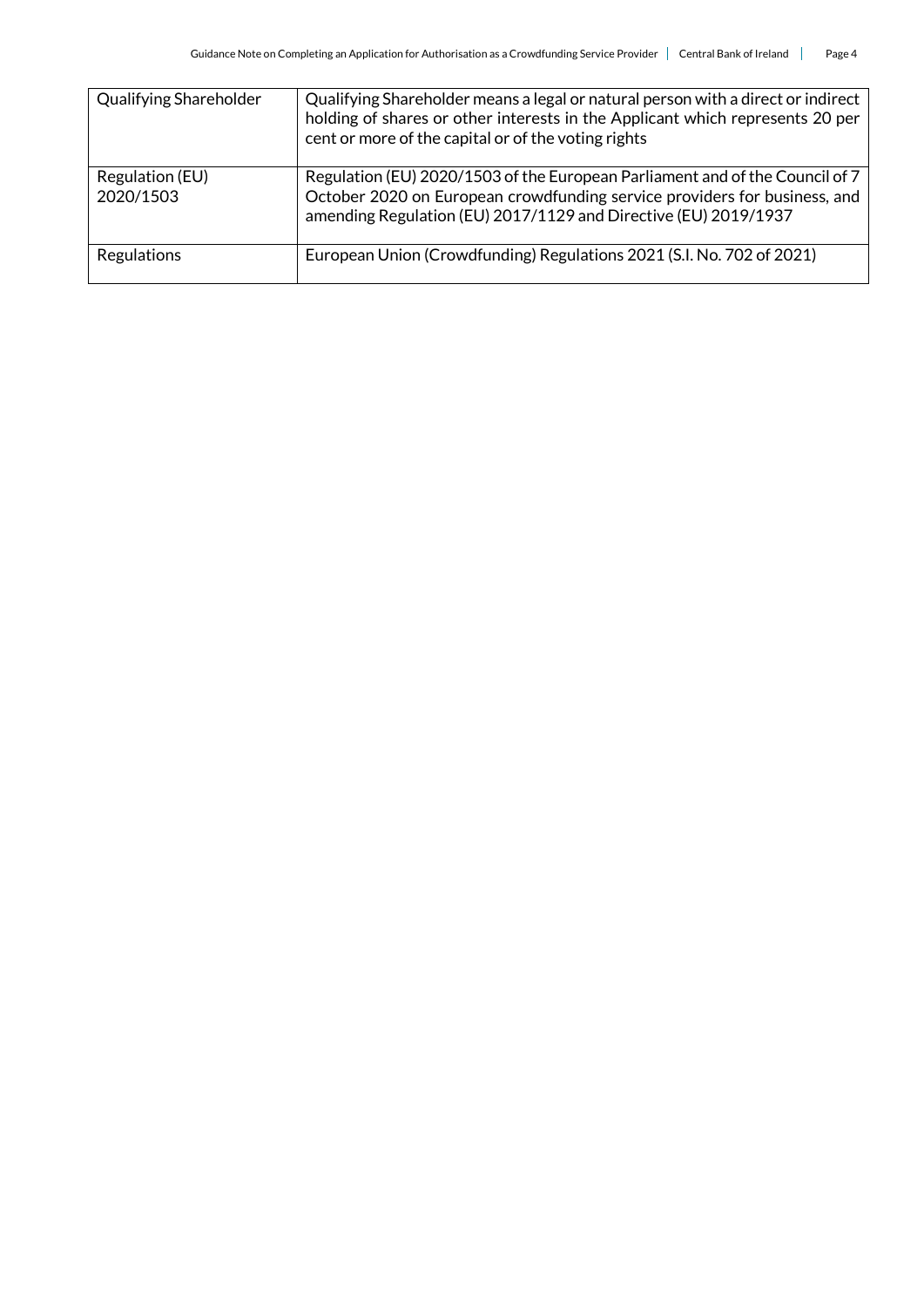# **1. Introduction**

The Central Bank of Ireland ("the Central Bank") is the competent authority in Ireland responsible for the authorisation and supervision of Crowdfunding Service Providers pursuant to the European Union (Crowdfunding) Regulations 2021 (S.I. No. 702 of 2021) ("the Regulations").

This document provides guidance in relation to the authorisation process and requirements of the Central Bank for establishing a Crowdfunding Service Provider firm in Ireland. **It does not constitute legal advice nor does it seek to interpret relevant legislation.**

Each Applicant must first consider whether its proposed business model:

- requires authorisation pursuant to Regulation (EU) 2020/1503;
- can comply with the requirements pursuant to Regulation (EU) 2020/1503; and
- can comply with the Central Bank's requirements and all other relevant financial services law, both at authorisation and on an on-going basis.

Applicants are advised to seek legal advice if they are unsure as to whether their proposed activities require authorisation pursuant to Regulation (EU) 2020/1503.

Having satisfactorily assessed each consideration above, the Applicant should review this document, and satisfy itself that it is familiar with the authorisation process and the requirements of the Central Bank. Only then should the Applicant contact the Central Bank with a view to arranging a preliminary meeting. It is normal practice for the Central Bank to meet with the Applicant and discuss its proposed business model prior to commencing the authorisation process.

The Central Bank adopts a robust, structured and risk-based approach in order to fulfil its gatekeeper function. In this regard, the Central Bank welcomes applications where the proposed Crowdfunding Service Provider can meet the legislative requirements relating to authorisation as a Crowdfunding Service Provider and all other applicable legislative and regulatory requirements published by the Central Bank (on its website) and by the European Securities and Markets Authority ("ESMA").

The legislative and regulatory requirements referred to in this guidance note are not exhaustive and the Applicant should ensure that it is familiar with, and in a position to comply with all the relevant legislative and regulatory requirements applicable to its proposed regulated activities, should it be granted an authorisation by the Central Bank.

The Central Bank seeks to process each application as expeditiously as possible while meeting its obligation to operate a rigorous and effective gatekeeper function. It aims to ensure that the application process is facilitative and accessible from the perspective of Applicants and, importantly, that Applicants have clarity with regard to the process, its requirements and timelines.

#### **Freedom of Services**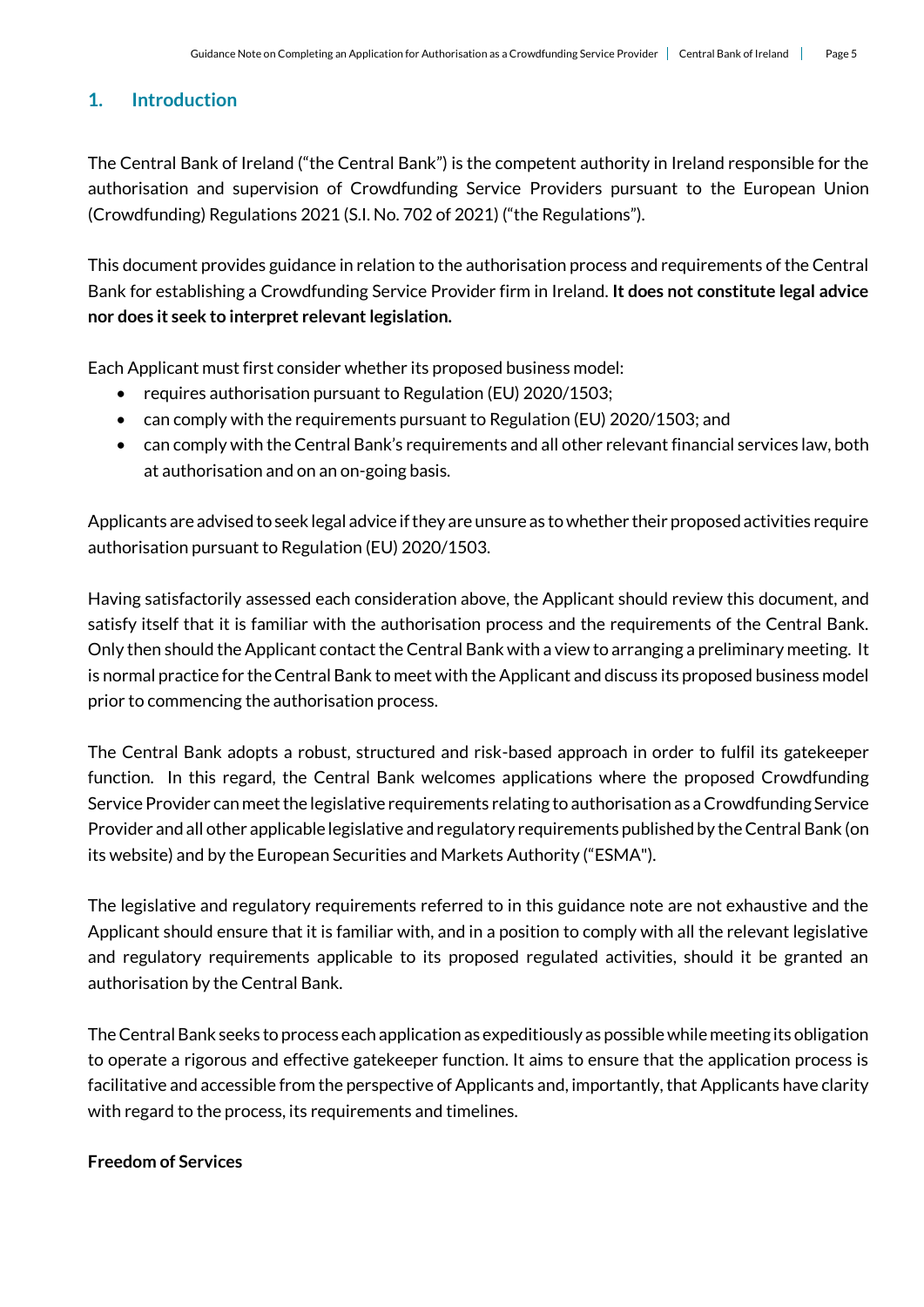A key element of Regulation (EU) 2020/1503 is that it enables Crowdfunding Service Providers to carry on business covered by their authorisation throughout the EU/EEA, without seeking further authorisation in another Member State. Once authorised, Crowdfunding Service Providers may provide services on a cross border basis in accordance with Regulation (EU) 2020/1503.

**Applicants must read this Guidance Note in full prior to filling out the Application Form for Authorisation as a Crowdfunding Service Provider pertaining to it.**

**Applicants are expected to know and understand the Crowdfunding Service Provider legislation and all other relevant financial services law and are advised to seek professional advice for questions relating to this legislation, its applicability to an application or completing any part of the process in applying for authorisation from the Central Bank.**

Application documentation is available on the Central Bank's website [www.centralbank.ie.](http://www.centralbank.ie/)

Applicants should direct any queries in respect of the application process, or seeking to arrange a preliminary meeting with the Central Bank, to the following email address: [crowdfundingauthorisations@centralbank.ie.](mailto:crowdfundingauthorisations@centralbank.ie)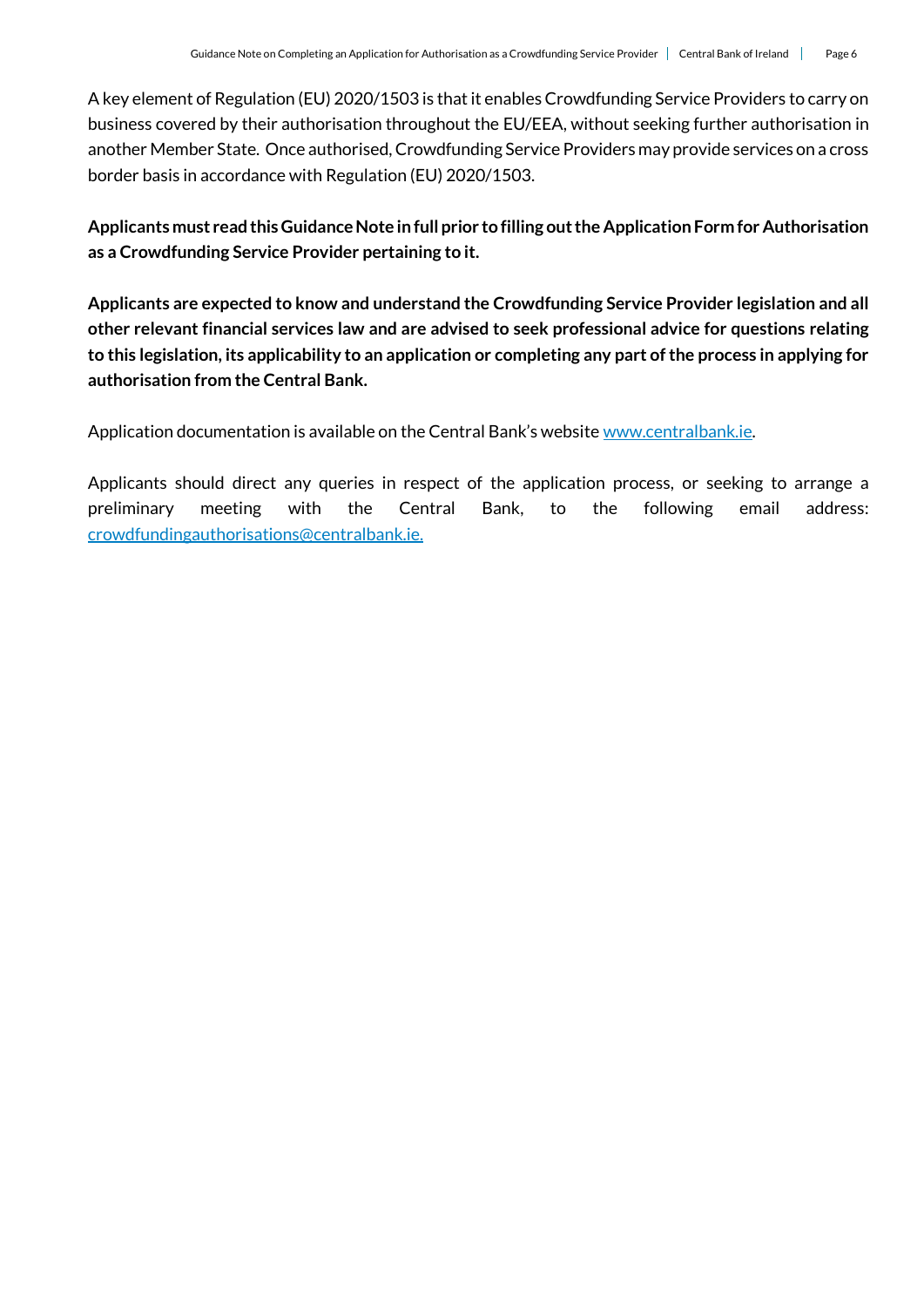# **2. Crowdfunding Service Provider Legislation<sup>1</sup>**

Regulation (EU) 2020/1503 was published in the Official Journal of the European Union on 20 October 2020. It establishes an EU regulatory regime for Crowdfunding Service Providers and applies from 10 November 2021. The aim of Regulation (EU) 2020/1503 is to ensure that Crowdfunding Service Providers are subject to consistent rules across the EU/EEA in order to foster cross-border crowdfunding services.

Chapter III of Regulation 2020/1503 contains detailed obligations with respect to the authorisation and supervision of Crowdfunding Service Providers.

In accordance with Regulation (EU) 2020/1503, the European Securities & Markets Authority ("ESMA") has developed a number of regulatory and technical standards. In this regard, ESMA developed technical standards covering a number of areas, including requirements on applications for authorisation, a template application form and co-operation between national competent authorities. The European Banking Authority ("EBA") also prepared draft technical standards in relation to information to be disclosed on individual portfolio management of loans and is consulting on the draft technical standards on disclosure of credit scoring and loan pricing methods, requirements on credit risk assessment and risk management framework for Crowdfunding Service Providers.

While Regulation (EU) 2020/1503 did not need to be transposed into domestic legislation, the European Union (Crowdfunding) Regulations 2021 (S.I. No. 702 of 2021) ("the Regulations") were enacted to designate the Central Bank as the competent authority in Ireland responsible for the authorisation and supervision of Crowdfunding Service Providers.

The new regulatory framework applies to two types of crowdfunding, peer-to-peer business lending and investment-based crowdfunding. Peer-to-peer consumer lending and donation/reward-based crowdfunding are out of scope. A Crowdfunding Service Provider that facilitates either peer-to-peer business lending or investment-based crowdfunding via its platform will need to be authorised by the national competent authority in the EU Member State in which it is established. Once authorised the Crowdfunding Service Provider may provide crowdfunding services on a cross border basis in line with the normal home – host notification process.

An Applicant seeking authorisation as a Crowdfunding Service Provider is responsible for ensuring that it acts within the terms of all relevant legislation.

1

<sup>&</sup>lt;sup>1</sup> Please refer to the [Legal webpage](https://www.centralbank.ie/regulation/industry-market-sectors/crowdfunding-service-providers/legislation) on the Central Bank's website for more information on legislation application to Crowdfunding Service Providers.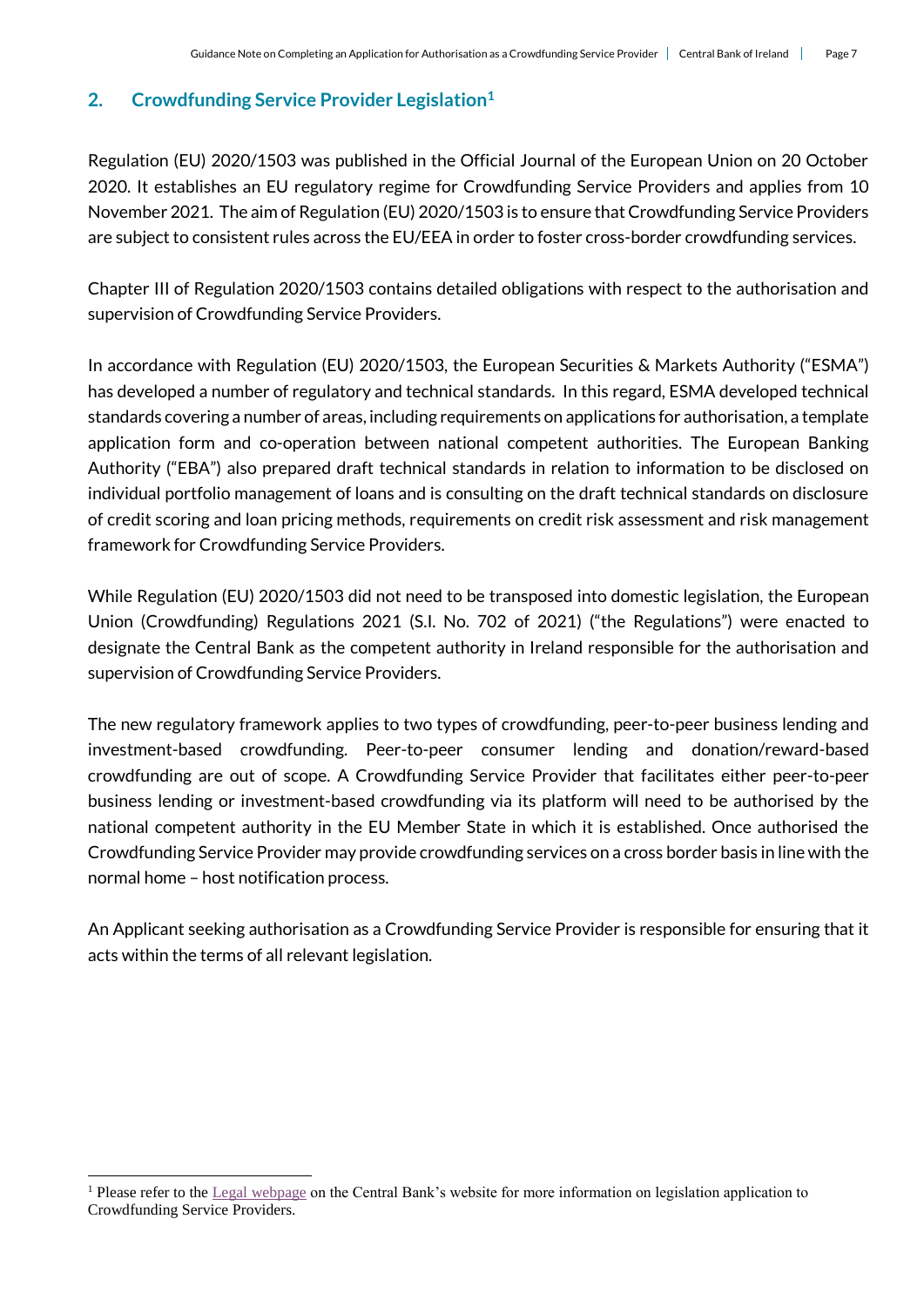# **3. Application Process**

Outlined below is a summary of the Central Bank's application for authorisation process.

### **1. Preliminary Meeting**

A preliminary meeting will be held with all Applicants in advance of an application being made.

The Applicant should request a meeting with the Central Bank to discuss its proposed application. A meeting request should be sent via e-mail t[o crowdfundingauthorisations@centralbank.ie](mailto:crowdfundingauthorisations@centralbank.ie) by the Applicant and set out, at a high level, the proposed authorisation being sought. The Central Bank will revert to the Applicant to schedule the preliminary meeting.

The Applicant is required submit a short presentation and a list of attendees 5 business days in advance of the preliminary meeting with the Central Bank. The presentation should be reasonably high level and include, where relevant, the following:

- $\bullet$  High level background information on the Applicant (and Group where applicable) e.g. business line and history;
- Rationale for selecting Ireland as their European place of business;
- Proposed business lines (new) and current track record (if existing firm);
- Description of the services / activities (including other services / activities as outlined in Section 4.1.1(c) of the Application Form) to be provided by the Applicant at authorisation date and those services / activities the Applicant will look to provide in the future (if known);
- Staffing and governance proposals;
- Details of any proposed outsourcing arrangements;
- Revenue and Regulatory Capital projections; and
- Any other information that the Applicant considers pertinent.

At the preliminary meeting the Applicant will be informed of the Central Bank's authorisation process and timeframes.

#### **2. Submission and Completeness Check of Application Form and Individual Questionnaires**

Should the Applicant wish to proceed to make an application for authorisation after the preliminary meeting with the Central Bank, the Applicant will need to submit a fully completed Application Form for Authorisation as a Crowdfunding Service Provider (including all the specific information and documentation requested therein).

Following this submission, the individual nominated by the Applicant (in Section 2.8(b) of the application form) to be responsible for Online Reporting System ("ONR") access, will receive login details in order to submit Individual Questionnaires ("IQ") in respect of each person proposed to hold a Pre-Approval Controlled Function ("PCF") role in the Applicant. A fully completed IQ (including all the specific information and documentation requested therein) must be submitted in respect of each proposed PCF role holder via the ONR.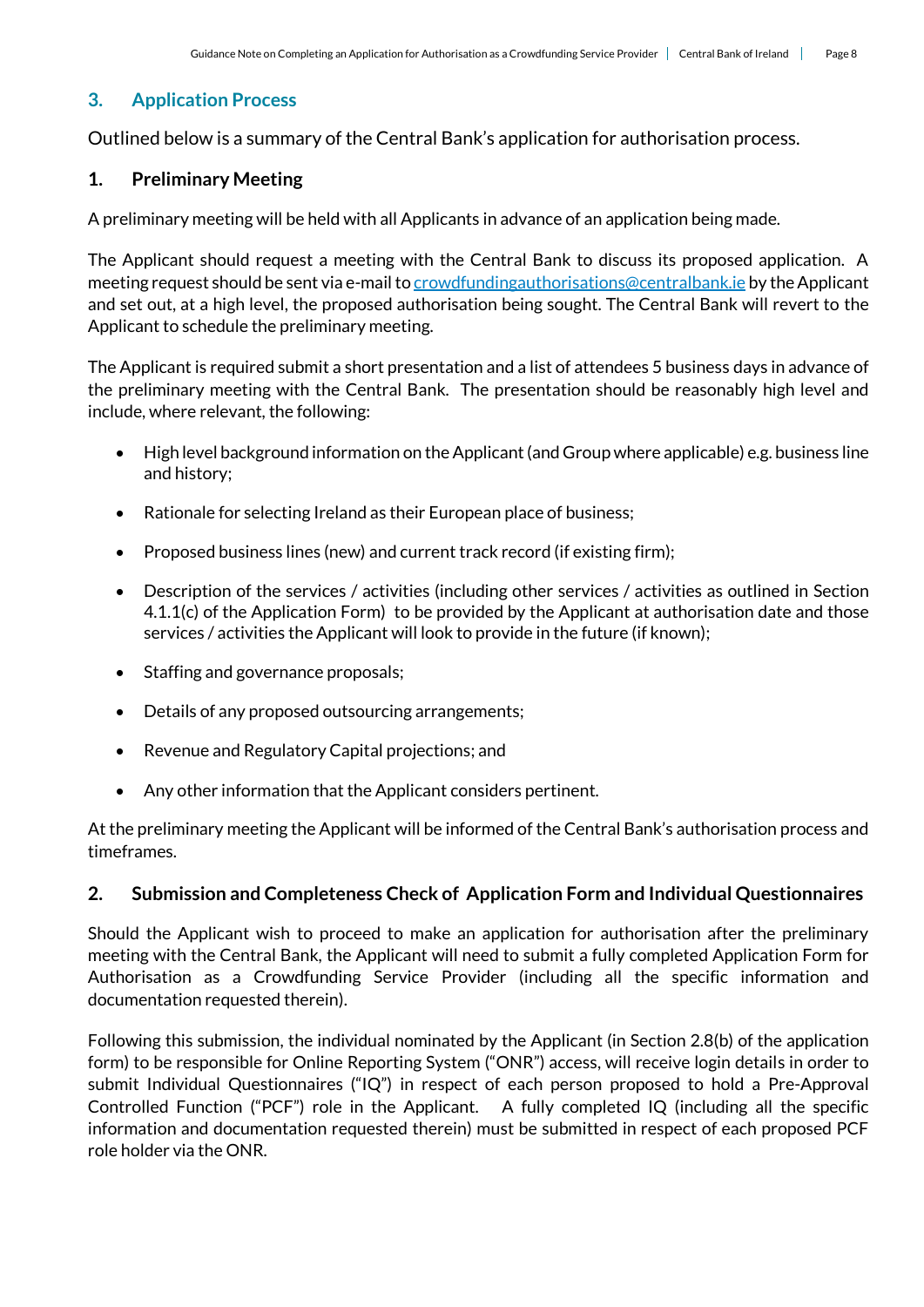- a. Application: An Application is deemed complete when the Applicant has provided all of the information required under Article 12(2) of Regulation (EU) 2020/1503 (which includes the information required in the Application Form and IQ). Where the application is not complete, the Central Bank will set a deadline by which the Applicant is to provide the missing information. Should an application remain incomplete after this deadline, the Central Bank may refuse to review the Application and, in the event of such refusal, shall return the submitted documents to the Applicant.
- b. IQs: The Applicant will need to ensure that all relevant individuals proposed to hold a PCF role in the Applicant have completed the Fitness and Probity  $IQ$  – more information is availabl[e here.](https://www.centralbank.ie/regulation/how-we-regulate/fitness-probity/requirements-assessment-compliance/regulated-financial-service-providers/pcf-assessment) IQs should be submitted electronically via the Central Bank's ONR by all proposed PCF role holders. The Applicant shall ensure that all the specific information and documentation requested in the IQ is submitted by all proposed PCF role holders in order that fully completed IQs are deemed to have been received.

An Application will only move to the assessment phase of the authorisation process when the Application is deemed to be complete.

# **3. Assessment of the Application**

In order to be in a position to meet the assessment timeframes for authorisation as set out in Regulation (EU) 2020/1503, the Central Bank cannot engage in an exhaustive verification exercise of the information provided by the Applicant in its Application. The onus is on the Applicant to ensure all information in the Application Form and IQs and all supporting information submitted meets the relevant requirements.

The Board of Directors ofthe Applicant must provide an Attestation on the headed paper of the Applicant and signed by two members of the Board of Directors of the Applicant, confirming on behalf of the Applicant, that:

- The Application and supporting information is submitted in accordance with Article 12 of Regulation 2020/1503 and complies in full with Regulation 2020/1503;
- The Applicant has the necessary prudential safeguards (own funds or insurance policy) in place as at date of application and evidence of same has been provided in the Application;
- Where the Applicant proposes to utilise the services of a third party (deposit taker or custodian (in the context of investment instruments)), all third party providers are authorised in accordance with Directive 2013/36/EC (Credit Institutions) or Directive 2014/65/EC (MIFID Firms) (ref: Article 10 of the Regulation 2020/1503);
- The third party providing safeguarding services on behalf of the Applicant confirms it holds assets in safekeeping in line with the regulatory regime applicable in their respective jurisdiction. Moreover, the Applicant must confirm it will promptly report any irregularities or concerns it may have concerning its delegated activities to the Central Bank; and
- The Key Investor Information Sheet will comply with the requirements of Article 23 of Regulation 2020/1503.

# **4. Decision on Authorisation**

A determination will be made on the Application within 3 months of receipt of a complete Application, as referred to above. Successful Applicants are issued with a letter of authorisation from the Central Bank setting out their authorisation requirements and any conditions of authorisation applicable to the Firm.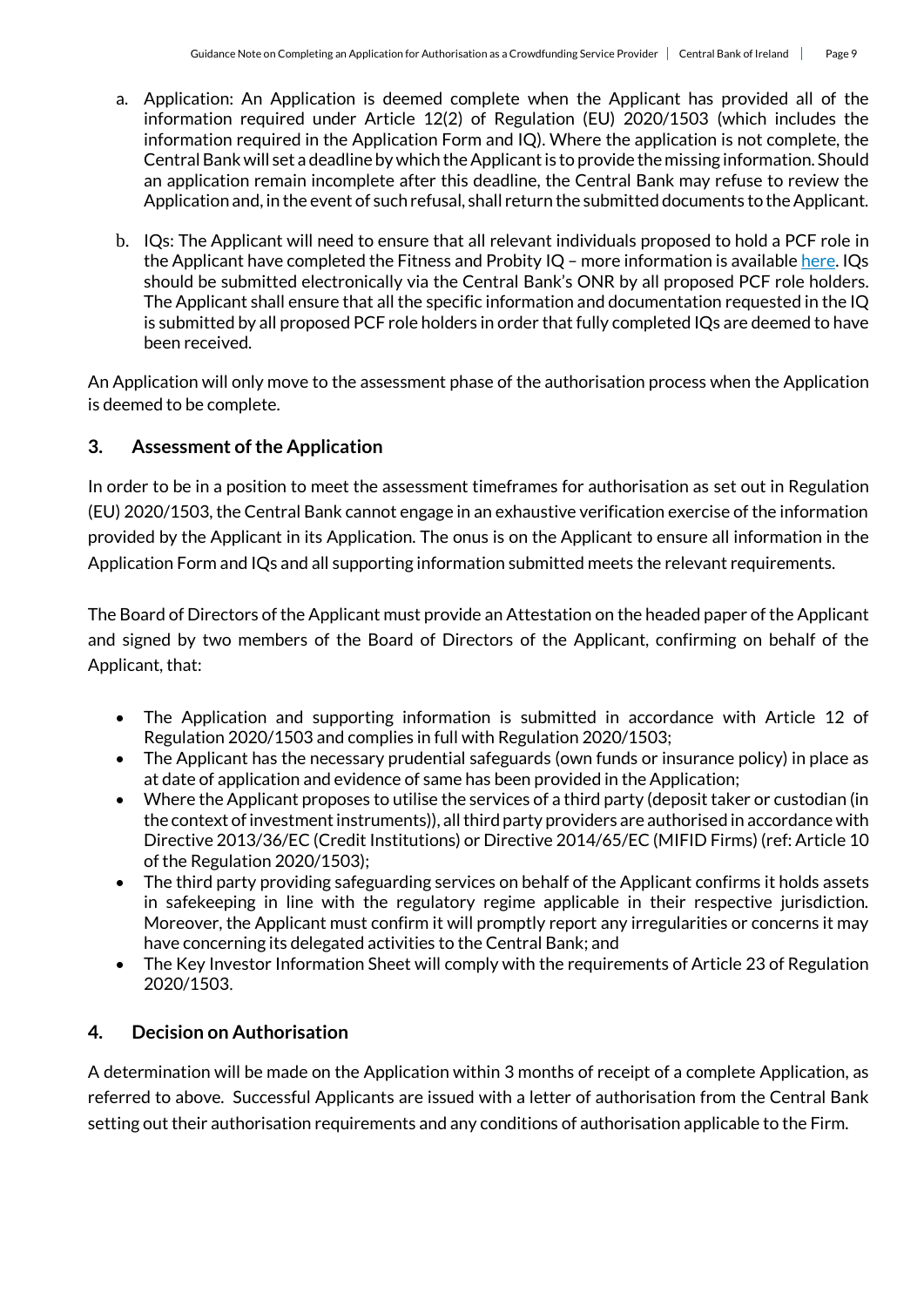#### **Additional Information**

Further details about the different stages and timelines of the application process can be found on the [Central Bank's website](https://www.centralbank.ie/regulation/industry-market-sectors/retail-credit-home-reversion-firms/authorisation-process) and in the relevant sections of '[Completing and Submitting an Individual](https://www.centralbank.ie/regulation/how-we-regulate/fitness-probity/regulated-financial-service-providers-(introduction)/completing-and-submitting-an-individual-questionnaire)  [Questionnaire](https://www.centralbank.ie/regulation/how-we-regulate/fitness-probity/regulated-financial-service-providers-(introduction)/completing-and-submitting-an-individual-questionnaire)'.

Any queries in relation to the application form should be sent to [crowdfundingauthorisations@centralbank.ie](mailto:crowdfundingauthorisations@centralbank.ie) . For queries in relation to the ONR and issues with submitting of IQs, please contact [onlinereturns@centralbank.ie.](mailto:onlinereturns@centralbank.ie)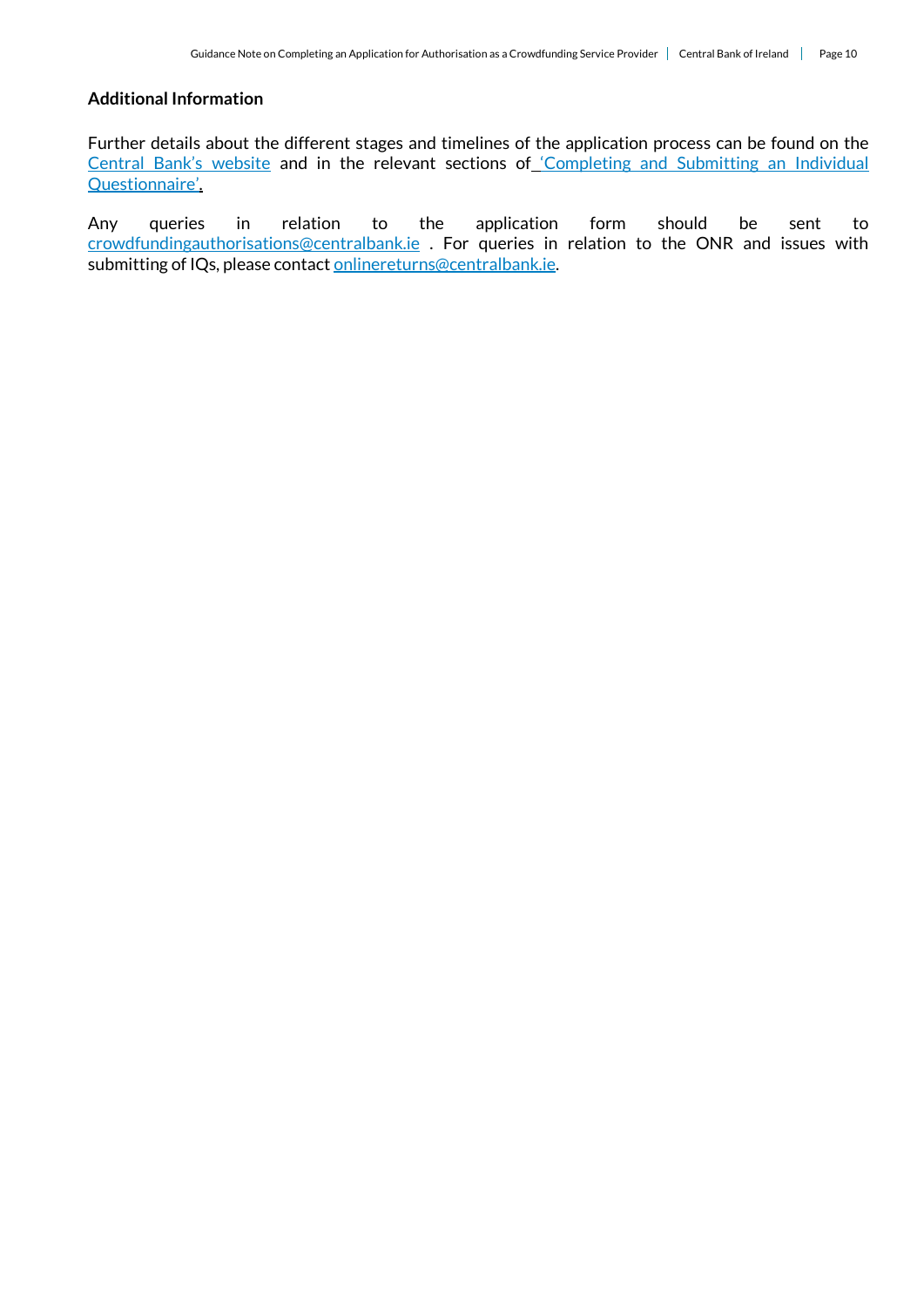# **4. Guidance on Completing the Application Form**

This section provides guidance to Applicants to assist them when answering some of the questions set out in the application form. The numbering sequence set out in the table below follows that of the questions set out in the application form.

Applicants should ensure that **ALL** relevant questions set out in the application form are answered succinctly and fully. The Application should include information relating to the Applicant's proposed activities for the first 12 months of the provision of regulated activities.

Please take the time to read these notes carefully. They will help you to complete the Application Form correctly.

It is important when completing the Application Form that you provide accurate and complete information including disclosure of all relevant information.

| Question  | <b>Guidance</b>                                                                                                                                                                                                                                                                                                                                                                                                                                                                                                                                                                           |  |
|-----------|-------------------------------------------------------------------------------------------------------------------------------------------------------------------------------------------------------------------------------------------------------------------------------------------------------------------------------------------------------------------------------------------------------------------------------------------------------------------------------------------------------------------------------------------------------------------------------------------|--|
|           | <b>Part 2 of Application Form - Applicant Information</b>                                                                                                                                                                                                                                                                                                                                                                                                                                                                                                                                 |  |
| 2.1       | The legal name should be the Applicant's full legal name at the time of making an application<br>submission. This should be the legal name on the Applicant's constitutional document(s) and the<br>name registered with the CRO.                                                                                                                                                                                                                                                                                                                                                         |  |
| 2.2       | The legal form of the Applicant should describe the corporate status of the Applicant which can<br>include the following - Private Company Limited by Shares, Designated Activity Company, Private<br>Company Limited by Guarantee, Unlimited Company, Public Limited Company.                                                                                                                                                                                                                                                                                                            |  |
| 2.5       | This name should be the registered trading name(s) that the Applicant will use in relation to its<br>regulated and unregulated services. The relevant Companies Registration Office Business Name<br>Registration Number should also be provided for each trading name.                                                                                                                                                                                                                                                                                                                   |  |
| 2.8       | Where the Applicant proposes a third party to accept service of correspondence, a senior member<br>of the Applicant (i.e. director or senior manager) should be provided to receive such correspondence.<br>The Central Bank will not liaise solely with a third party in relation to an application submission. All<br>correspondence in respect of an application submission will be sent by the Central Bank directly to<br>the senior member of the Applicant, and where appropriate, to any third party identified by the<br>Applicant to accept service of any such correspondence. |  |
|           | Applicants should be aware that they remain responsible for any information provided, or the failure<br>to provide requested information, in respect of an application submission, where they engage third<br>parties to complete such tasks.                                                                                                                                                                                                                                                                                                                                             |  |
|           | A senior member of the Applicant (i.e. director or senior manager) should be provided to receive log-<br>in details for the purposes of submitting IQs in respect of proposed PCF role holders in the Applicant<br>via the ONR.                                                                                                                                                                                                                                                                                                                                                           |  |
| 2.9, 2.10 | Where the Applicant has an existing System Administrator with ONR login details, that individual's<br>details should be provided in response to question 2.8. Where the Applicant has an existing System<br>Administrator and wishes to change their System Administrator they should contact<br>onlinereturns@centralbank.ie to request such as change.                                                                                                                                                                                                                                  |  |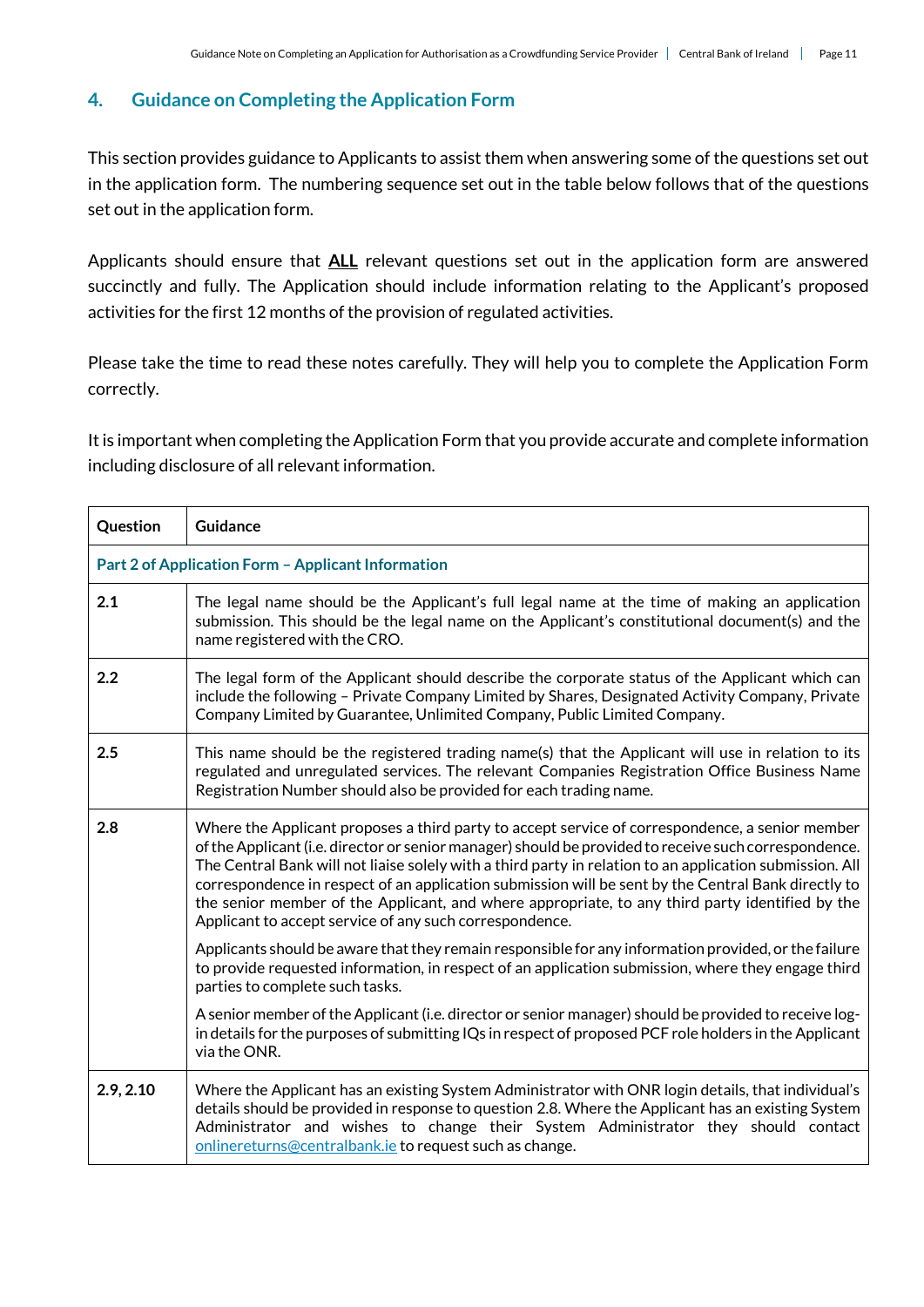| <b>Part 3 of Application Form - Business Plan</b> |                                                                                                                                                                                                                                                                                                                                                                                           |  |
|---------------------------------------------------|-------------------------------------------------------------------------------------------------------------------------------------------------------------------------------------------------------------------------------------------------------------------------------------------------------------------------------------------------------------------------------------------|--|
|                                                   | <b>Forecast Calculations and Plans</b>                                                                                                                                                                                                                                                                                                                                                    |  |
| $3.1 - 3.8$                                       | The Applicant's Business Plan for the first three years after its expected authorisation date should<br>be organised into the eight sections required. For the purposes of the forecasted data, authorisation<br>date should be estimated as six months after the submission of an application. The Applicant should<br>ensure that all sections are fully completed.                     |  |
| 3.1(a)                                            | The Applicant should clearly identify what types of prudential safeguards it proposes to hold and<br>how the required amounts have been calculated.                                                                                                                                                                                                                                       |  |
| 3.1 <sub>(b)</sub>                                | Forecasted balance sheets, profit & loss documents or income statements should be presented in<br>line with the relevant accounting standards the Applicant proposes to use. The relevant accounting<br>standards should also be identified.                                                                                                                                              |  |
| 3.1(c)                                            | The forecasts should include planning assumptions including explanations of the figures and the<br>expected number and type of projects, customers and expected volume of transactions. Notes<br>should explain the basis for figures, and for any line items that contain sub-items, the sub items<br>should be identified.                                                              |  |
|                                                   | Forecast information should be submitted at an individual and, where applicable, at consolidated<br>Group and sub-consolidated levels. A Group of companies is considered to be a company and its one<br>or more subsidiaries.                                                                                                                                                            |  |
| <b>Accounting Procedures</b>                      |                                                                                                                                                                                                                                                                                                                                                                                           |  |
| 3.2                                               | The description of the accounting procedures should describe the function within the Applicant with<br>responsibility for maintaining the Applicant's financial statements. The required description should<br>outline how the financial information relevant to the financial statements is recorded, the systems<br>used and the oversight completed in preparing financial statements. |  |
| <b>Prudential Safeguards</b>                      |                                                                                                                                                                                                                                                                                                                                                                                           |  |
| 3.3                                               | Identify the type of prudential safeguards in place, the amount of the relevant prudential safeguards,<br>how the amounts in place have been calculated, how the relevant prudential safeguards comply with<br>the requirements of Article 11 of Regulation (EU) 2020/1503. Any assumptions used in calculations<br>should be specified.                                                  |  |
| Own Funds (where applicable)                      |                                                                                                                                                                                                                                                                                                                                                                                           |  |
| 3.4                                               | Where own funds are proposed to be held as some or all of the Applicant's prudential safeguards the<br>Applicant should describe the amount of each type of own funds proposed.                                                                                                                                                                                                           |  |
| Insurance Policy (where applicable)               |                                                                                                                                                                                                                                                                                                                                                                                           |  |
| 3.5                                               | Where an insurance policy or guarantee are proposed to be held as some or all of the Applicant's<br>prudential safeguards, the Applicant should describe the amount of cover provided.                                                                                                                                                                                                    |  |
| <b>Own Funds</b>                                  |                                                                                                                                                                                                                                                                                                                                                                                           |  |
| 3.7(a)                                            | The Applicant should describe the amount of each type of own funds proposed and how these items<br>meet the requirements of Article 11(2)(a) of Regulation (EU) 2020/1503.                                                                                                                                                                                                                |  |
| 3.7 <sub>(b)</sub>                                | The Applicant may provide the Applicant's latest Audited Financial Statements or a public register<br>to support the own funds identified.                                                                                                                                                                                                                                                |  |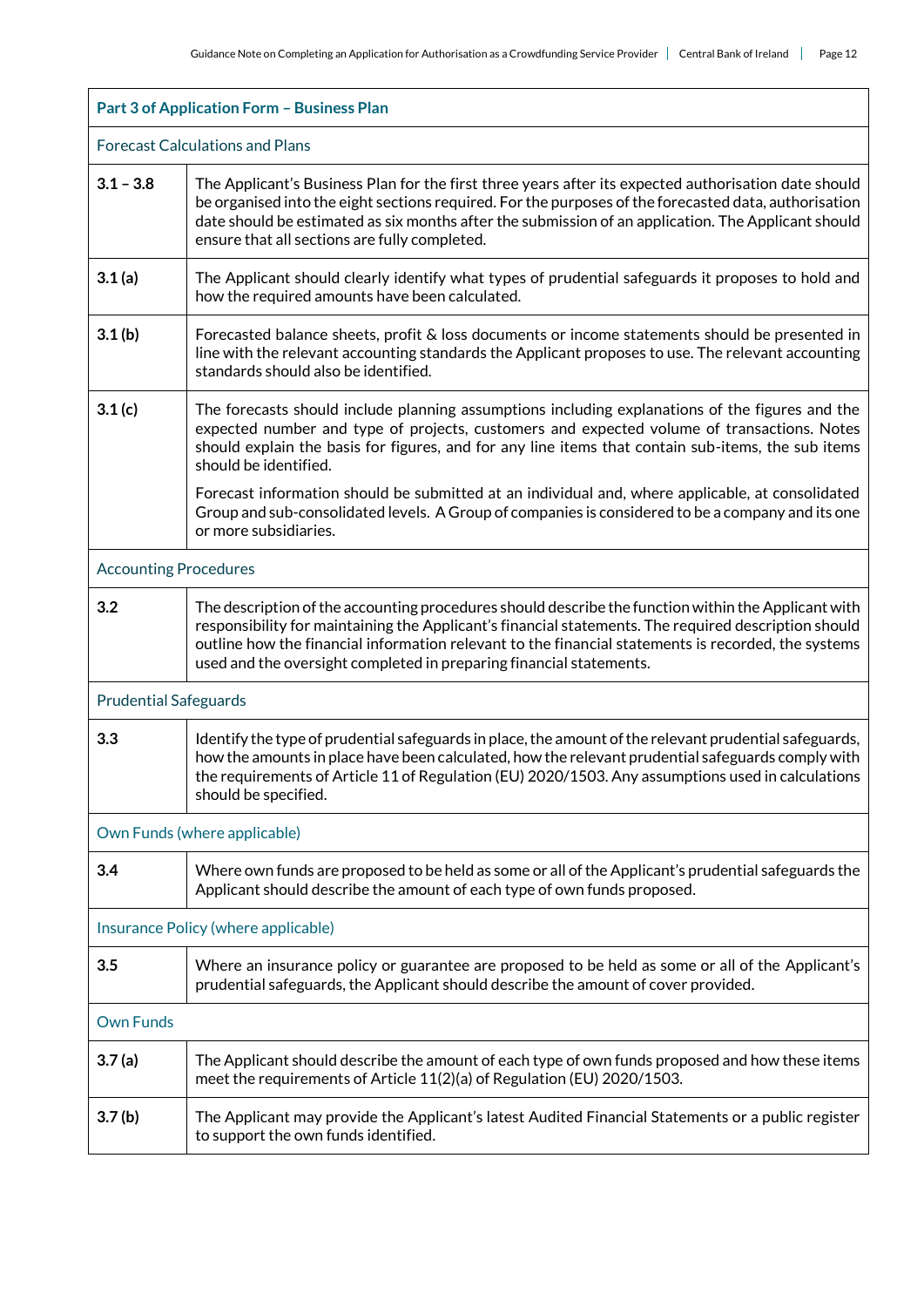| <b>Insurance Policy</b> |                                                                                                                                                                                                                                                                         |
|-------------------------|-------------------------------------------------------------------------------------------------------------------------------------------------------------------------------------------------------------------------------------------------------------------------|
| $3.8$ (a), (b)          | The Applicant should provide a copy of the relevant insurance policy or preliminary insurance<br>agreement and identify the amount of each type of own funds proposed and how these meet the<br>requirements of Article 11 (6) and 11 (7) of Regulation (EU) 2020/1503. |

| Part 4 of Application Form - Programme of Operations |                                                                                                                                                                                                                                                                                                                                                                                                                                                                                                                                                   |  |  |
|------------------------------------------------------|---------------------------------------------------------------------------------------------------------------------------------------------------------------------------------------------------------------------------------------------------------------------------------------------------------------------------------------------------------------------------------------------------------------------------------------------------------------------------------------------------------------------------------------------------|--|--|
| Information on the Types of Crowdfunding Services    |                                                                                                                                                                                                                                                                                                                                                                                                                                                                                                                                                   |  |  |
| 4.1.1(a)                                             | The Applicant should provide a comprehensive description of the crowdfunding services it proposes<br>to provide, selecting the specific activities from (i) and (ii) and describing how these activities are<br>provided.                                                                                                                                                                                                                                                                                                                         |  |  |
| 4.1.1(c)                                             | The Applicant should describe each activity from $(i)$ – (vii) that it intends to provide and how these<br>will be provided.                                                                                                                                                                                                                                                                                                                                                                                                                      |  |  |
| 4.1.1(e)                                             | The Applicant should describe how projects are selected to be offered on the crowdfunding<br>platform. It should also be clear from the selection approach as to what characteristics and specific<br>criteria would determine that a project would not be offered.                                                                                                                                                                                                                                                                               |  |  |
|                                                      | The Applicant should clearly describe the scope, timeliness and nature of due diligence activities<br>completed on projects. The information gathered, and sources of information gathered to complete<br>due diligence should also be clearly described.                                                                                                                                                                                                                                                                                         |  |  |
| 4.1.1(g)                                             | The Applicant should confirm whether it will engage in activities that do not fall within the scope of<br>Regulation (EU) 2020/1503 and it should clearly describe those activities and their impact on the<br>provision of regulated activities.                                                                                                                                                                                                                                                                                                 |  |  |
|                                                      | Information on the Crowdfunding Platform                                                                                                                                                                                                                                                                                                                                                                                                                                                                                                          |  |  |
| 4.2.1(a)                                             | The Applicant should clearly describe how it complies with Article 19 of Regulation (EU) 2020/1503.<br>The Applicant should describe the location(s) on its website where the relevant information is<br>contained and describe the content that will be provided.                                                                                                                                                                                                                                                                                |  |  |
| 4.2.1(c)                                             | The Applicant should describe the process through which services are provided to customers, how<br>customers can access services and how transactions are received and transmitted including the<br>systems and controls in place relating to this process.                                                                                                                                                                                                                                                                                       |  |  |
|                                                      | <b>Governance Arrangements</b>                                                                                                                                                                                                                                                                                                                                                                                                                                                                                                                    |  |  |
| 4.4.1                                                | An Applicant shall ensure that its Board of Directors is of sufficient size and expertise to adequately<br>oversee its operations. While it is the responsibility of the Applicant to determine the number of<br>board members, taking into account the nature, scale and complexity of its business, each Applicant<br>should have multiple directors and also achieve a balance between executive and non-executive<br>director appointments.                                                                                                   |  |  |
|                                                      | The Central Bank also expects an Applicant to consider good corporate governance practices and<br>the appointment of an independent non-executive director who can exercise sound judgement and<br>decision making independent of the views of management, political interests or inappropriate<br>outside interests.                                                                                                                                                                                                                             |  |  |
|                                                      | The Board of Directors of an Applicant has ultimate responsibility for all aspects of the management<br>and operations of the Crowdfunding Service Provider. In accordance with Article 9 of Regulation<br>(EU) 2020/1503, Applicants may rely on a third party for the performance of operational functions.<br>While operational functions may be outsourced, ultimate responsibility for these functions cannot.<br>Consequently, the Board of Directors should take all major strategic and operational decisions<br>affecting the Applicant. |  |  |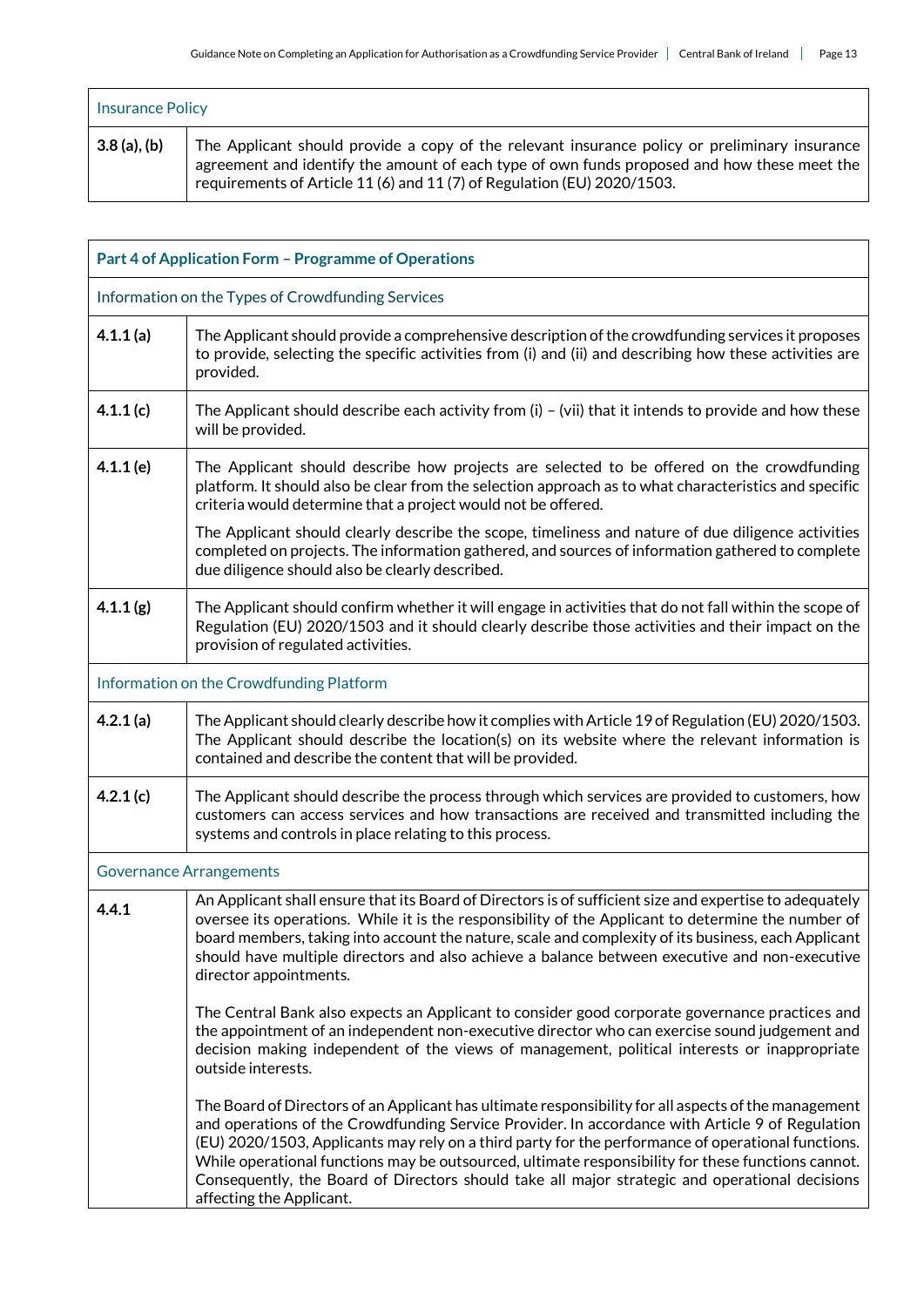|       | Authorised firms are required to maintain a number of documented policies and procedures. In this<br>context, where the Applicant relies on outsourcing entities, it must maintain its own written policies<br>and procedures in each instance where this is required by Regulation (EU) 2020/1503 - the<br>Applicant cannot rely on the outsourced entity's written policies and procedures to satisfy the<br>obligation to have its own written policies and procedures.                                                                                                                                                     |
|-------|--------------------------------------------------------------------------------------------------------------------------------------------------------------------------------------------------------------------------------------------------------------------------------------------------------------------------------------------------------------------------------------------------------------------------------------------------------------------------------------------------------------------------------------------------------------------------------------------------------------------------------|
|       | Applicants must have sufficient resources to enable them to carry out their functions properly taking<br>into account the nature, scale and complexity of their business. It is the responsibility of the Board<br>of Directors to determine, in the light of the particular circumstances of the Applicant, the<br>appropriate resourcing of these functions. The Board of Directors must also ensure that sufficient<br>internal systems, controls and procedures are put in place to ensure that the Applicant complies with<br>its legal and regulatory obligations on the date of authorisation and on an on-going basis. |
|       | The Board of Directors must also satisfy itself that responsibility for undertaking delegated tasks<br>within the Applicant are allocated accordingly and that appropriate oversight and reporting<br>mechanisms are in place.                                                                                                                                                                                                                                                                                                                                                                                                 |
|       | In this context, the Central Bank expects an Applicant to have significant senior management<br>presence (across its key business functions) in the State to ensure that full authority and effective<br>control of the Applicant rests within the principal place of business of the Applicant and that the<br>Applicant is capable of being effectively supervised by the Central Bank.                                                                                                                                                                                                                                      |
|       | Furthermore, the Central Bank requires that the governance and staff resource arrangements in<br>place in the Applicant are kept under review by the Board of Directors on an on-going basis such that<br>the Applicant is satisfied that they continue to reflect the nature, scale and complexity of the<br>business (i.e. as the business grows it is expected that the Applicant will review and enhance the<br>governance and staff resourcing arrangements accordingly).                                                                                                                                                 |
|       | The Board of Directors of the Applicant may establish committees to support them in the operations<br>of the Applicant. In deciding whether or not to establish a board committee, an Applicant shall<br>ensure that the Board of Directors would, in the absence of establishing that committee, continue to<br>have appropriate time available to it, to adequately discharge its responsibilities. The Board of<br>Directors is responsible for the oversight of each of its committees.                                                                                                                                    |
|       | Where an Applicant is part of a wider group, the Board of Directors may rely on group<br>committees. Such reliance is subject to the Board of Directors ensuring that it is satisfied that the<br>reliance on those committees is appropriate, given the specific needs of the Applicant. The Board of<br>Directors shall document the assessment it conducted as to the appropriateness of its reliance on<br>these committees.                                                                                                                                                                                               |
|       | <b>Internal Control Mechanisms</b>                                                                                                                                                                                                                                                                                                                                                                                                                                                                                                                                                                                             |
| 4.5.1 | The Central Bank expects all Applicants to have adequate and sufficient resources (reflecting the<br>nature, scale and complexity of their activities) with appropriate compliance, internal audit and risk<br>management expertise in place to review and assess the Applicant's compliance risks and to monitor<br>the adequacy and effectiveness of its compliance monitoring processes and its on-going compliance<br>with its legal and regulatory obligations.                                                                                                                                                           |
|       | The Applicant should ensure that is has clearly documented processes and procedures in place to<br>guide how it assesses risk and ensures compliance with the Applicant's obligations. The Applicant<br>should ensure that it maintains appropriate records in respect of its monitoring activities including<br>the findings/outcomes of those activities and the steps taken to address those findings/outcomes.<br>Any breaches of legal or regulatory requirements identified should be notified to the Central Bank<br>without delay.                                                                                     |
|       | The Applicant should ensure that it has assessed the adequacy of its internal control resources and                                                                                                                                                                                                                                                                                                                                                                                                                                                                                                                            |

determined the appropriate governance arrangements and internal systems, controls and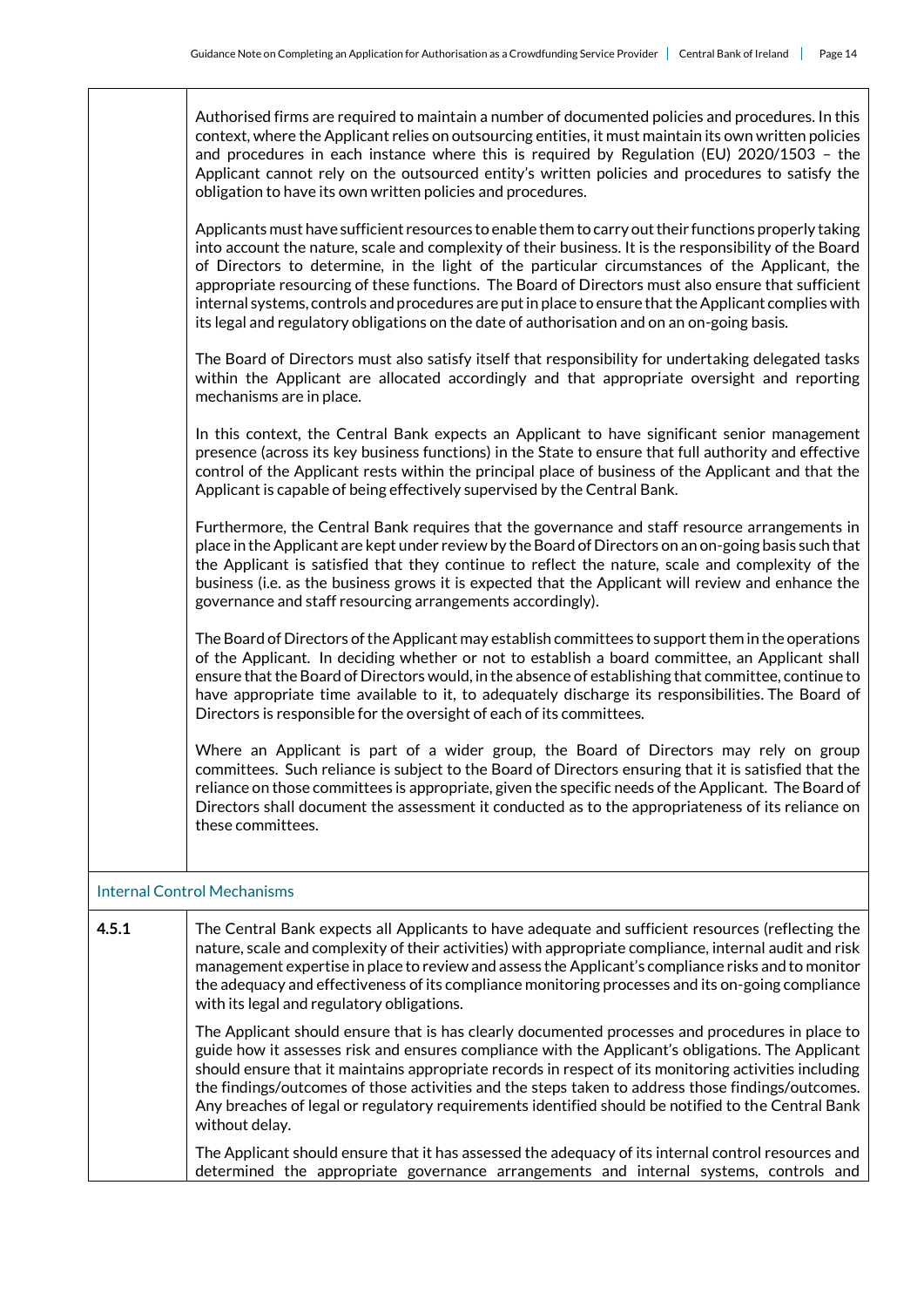|                                                                                         | procedures to put in place to ensure that it complies with its legal and regulatory obligations on the<br>date of authorisation and on an on-going basis.                                                                                                                                                                                                                               |  |  |
|-----------------------------------------------------------------------------------------|-----------------------------------------------------------------------------------------------------------------------------------------------------------------------------------------------------------------------------------------------------------------------------------------------------------------------------------------------------------------------------------------|--|--|
|                                                                                         | <b>Risk Management</b>                                                                                                                                                                                                                                                                                                                                                                  |  |  |
| 4.6.1                                                                                   | The Applicant should refer to and describe all operational, financial and compliance risks that are<br>relevant to the Applicant.                                                                                                                                                                                                                                                       |  |  |
| 4.6.2(a)                                                                                | The Applicant should also specifically describe the processes, methodologies and data used in<br>assessing the expected performance of loans in relation to:                                                                                                                                                                                                                            |  |  |
|                                                                                         | (a) the credit risk of individual crowdfunding projects selected for the investor's portfolio;                                                                                                                                                                                                                                                                                          |  |  |
|                                                                                         | (b) the credit risk at the investor's portfolio level; and                                                                                                                                                                                                                                                                                                                              |  |  |
|                                                                                         | (c) the credit risk of the project owners selected for the investor's portfolio by verifying the<br>prospect of the project owners meeting their obligations under the loan.                                                                                                                                                                                                            |  |  |
|                                                                                         | The Applicant should also describe how method(s) used for each of these assessments are<br>communicated to the investor.                                                                                                                                                                                                                                                                |  |  |
| 4.6.2(b)                                                                                | The Applicant should provide a clear description of how any contingency fund would operate in<br>practice, including the following:                                                                                                                                                                                                                                                     |  |  |
|                                                                                         | an explanation of the source of the money paid into the fund;<br>(i)                                                                                                                                                                                                                                                                                                                    |  |  |
|                                                                                         | an explanation of how the fund is governed;<br>(ii)                                                                                                                                                                                                                                                                                                                                     |  |  |
|                                                                                         | an explanation concerning whom the money belongs to;<br>(iii)                                                                                                                                                                                                                                                                                                                           |  |  |
|                                                                                         | (iv) the considerations the contingency fund operator takes into account when deciding whether<br>or how to exercise its discretion to pay out from the fund, including:                                                                                                                                                                                                                |  |  |
|                                                                                         | a. whether or not the fund has sufficient money to pay; and                                                                                                                                                                                                                                                                                                                             |  |  |
|                                                                                         | b. that the contingency fund operator has absolute discretion in any event not to pay or to<br>decide the amount of the payment;                                                                                                                                                                                                                                                        |  |  |
|                                                                                         | an explanation of the process for considering whether to make a discretionary payment from<br>(v)<br>the fund; and                                                                                                                                                                                                                                                                      |  |  |
|                                                                                         | (vi) a description of how the money paid into the fund will be treated in the event of insolvency of<br>the contingency fund operator.                                                                                                                                                                                                                                                  |  |  |
| Risk Related to the Determination of the Offer                                          |                                                                                                                                                                                                                                                                                                                                                                                         |  |  |
| 4.9.1                                                                                   | Where a Crowdfunding Service Provider determines the price of a crowdfunding offer it should<br>provide a description of how such prices are fair and appropriate.                                                                                                                                                                                                                      |  |  |
| Risks Related to the Asset Safekeeping Services and Payment Services (where applicable) |                                                                                                                                                                                                                                                                                                                                                                                         |  |  |
|                                                                                         | Risks Related to Outsourcing of Operational Functions                                                                                                                                                                                                                                                                                                                                   |  |  |
| Any Other Operational Risk(s) (where applicable)                                        |                                                                                                                                                                                                                                                                                                                                                                                         |  |  |
| 4.12.1                                                                                  | In relation to the relevant risks, the description provided should clearly identify the source of<br>operational risks and an overview providing sufficient detail to understand how the procedures,<br>systems and controls adopted by the Applicant will manage those risks appropriately.                                                                                            |  |  |
| <b>Business Continuity Plan</b>                                                         |                                                                                                                                                                                                                                                                                                                                                                                         |  |  |
| 4.13.1                                                                                  | The Applicant should describe how it would recover from a range of relevant failures that would<br>impact the provision of critical services in line with the requirements of the COMMISSION<br>DELEGATED REGULATION (EU) (number to be confirmed once adopted by the EU Commission)<br>supplementing Regulation 2020/1503 of the European Parliament and of the Council with regard to |  |  |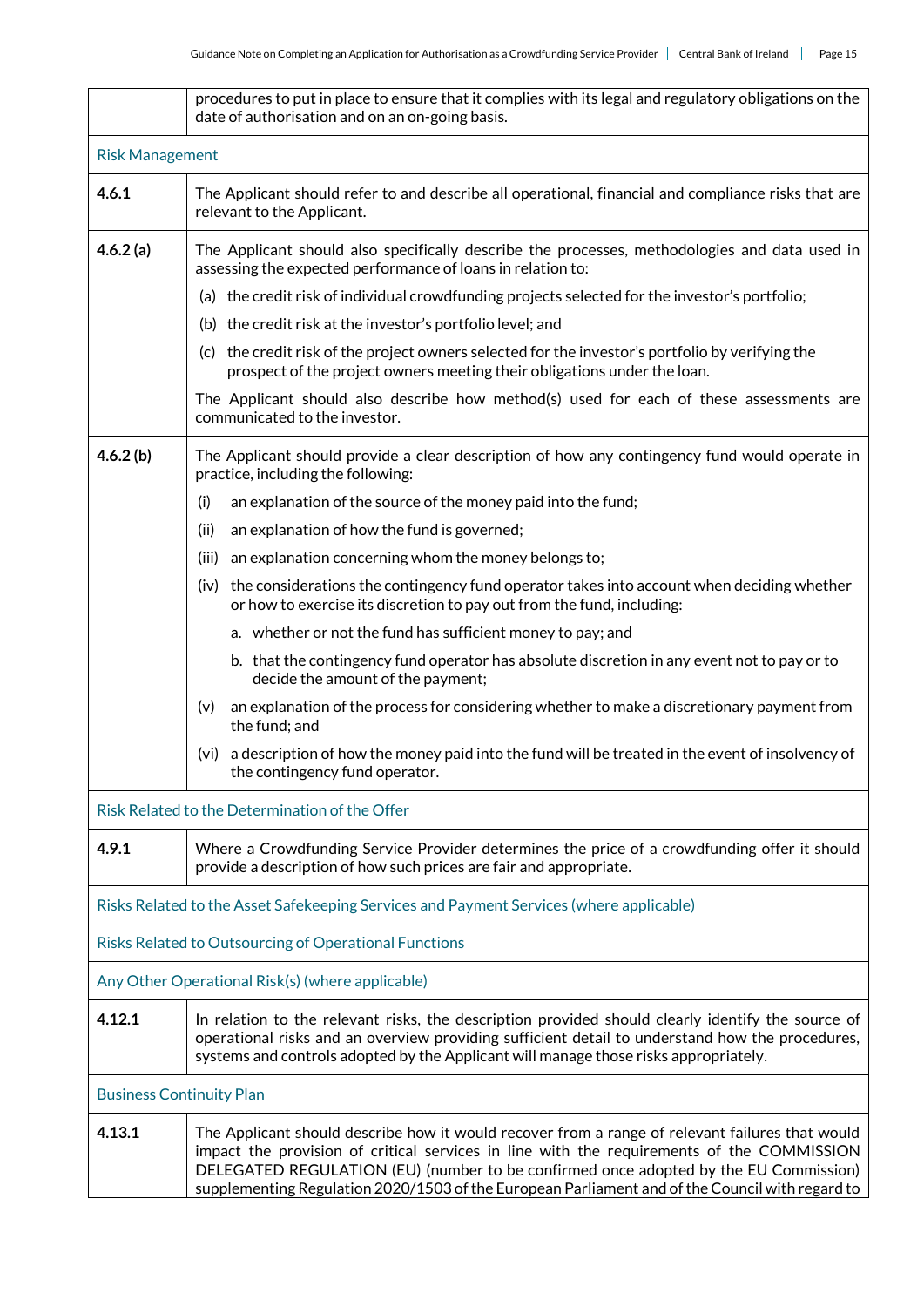|                            | regulatory technical standards specifying the measures and procedures for a business continuity<br>plan.                                                                                                                                                                                                                                                                                                                                                                                                                                                                                                                                                    |  |  |
|----------------------------|-------------------------------------------------------------------------------------------------------------------------------------------------------------------------------------------------------------------------------------------------------------------------------------------------------------------------------------------------------------------------------------------------------------------------------------------------------------------------------------------------------------------------------------------------------------------------------------------------------------------------------------------------------------|--|--|
|                            | The measures described should cover the scope of the risks associated with a failure, an impairment<br>of critical services or a significant business interruption or incident. The description of the measures<br>and procedures should also include how the Applicant will maintain the continuity of the provision<br>of critical services related to existing investments, and the sound administration of agreements<br>between the Crowdfunding Service Provider and its clients, including, where applicable, provisions<br>for the continued servicing of outstanding loans, client notification and handover of asset<br>safekeeping arrangements. |  |  |
| Outsourcing                |                                                                                                                                                                                                                                                                                                                                                                                                                                                                                                                                                                                                                                                             |  |  |
| 4.15.1(a)                  | The Applicant should describe each outsourced activity and its impact on the crowdfunding services<br>provided.                                                                                                                                                                                                                                                                                                                                                                                                                                                                                                                                             |  |  |
| 4.15.1(b)                  | The description of the arrangements should identify the outsourced service provider, including a<br>description of the agreement in place with the outsourced service provider, the resources dedicated<br>by the outsourced service provider to the service provided, the location where the service is<br>provided from, and the key obligations and key performance indicators included in the agreement<br>with the outsourced service provider.                                                                                                                                                                                                        |  |  |
| 4.15.1(c)                  | The Applicant should identify those with responsibility for overseeing the outsourced service, the<br>frequency of oversight, the specific oversight activities completed, and the frequency of reporting<br>to the Board of Directors regarding the oversight completed.                                                                                                                                                                                                                                                                                                                                                                                   |  |  |
| <b>Complaints Handling</b> |                                                                                                                                                                                                                                                                                                                                                                                                                                                                                                                                                                                                                                                             |  |  |
| 4.16.1                     | The Applicant should describe how its complaints handling procedures comply with the<br>requirements of COMMISSION DELEGATED REGULATION (EU) (number to be confirmed once<br>adopted by the EU Commission) supplementing Regulation (EU) 2020/1503 of the European<br>Parliament and of the Council with regard to regulatory technical standards specifying the<br>requirements, standard formats and procedures for complaint handling.                                                                                                                                                                                                                   |  |  |
|                            | Information on Payment Services                                                                                                                                                                                                                                                                                                                                                                                                                                                                                                                                                                                                                             |  |  |
| $4.17.3 -$<br>4.17.6       | The Applicant should describe how payment services are completed identifying how funds flow from<br>payer to payee, the timings of fund flows, and the locations and ownership of accounts where funds<br>are held. The Applicant should also describe how customers and project owners are made aware of<br>the payment service arrangements in place.                                                                                                                                                                                                                                                                                                     |  |  |
|                            | Key Investor Information Sheet Procedures                                                                                                                                                                                                                                                                                                                                                                                                                                                                                                                                                                                                                   |  |  |
| 4.18.1                     | The Applicant should describe the how it verifies the completeness, correctness and clarity of the<br>information contained in the key investment information sheet.                                                                                                                                                                                                                                                                                                                                                                                                                                                                                        |  |  |
|                            | Non Sophisticated Investor Limits                                                                                                                                                                                                                                                                                                                                                                                                                                                                                                                                                                                                                           |  |  |
| 4.19.1(a)                  | The Applicant should ensure it describes how it assesses whether and which crowdfunding services<br>offered are appropriate for the prospective non-sophisticated investors, and the information about<br>the prospective non-sophisticated investor's experience, investment objectives, financial situation<br>and basic understanding of risks involved in investing in general and in investing in the types of<br>investments offered on the crowdfunding platform that it uses as part of this assessment.                                                                                                                                            |  |  |
| 4.19.1(b)                  | The Applicant should ensure that its description includes the following investor information as part<br>of its simulation:<br>(a) regular income and total income, and whether the income is earned on a permanent or temporary<br>basis;                                                                                                                                                                                                                                                                                                                                                                                                                   |  |  |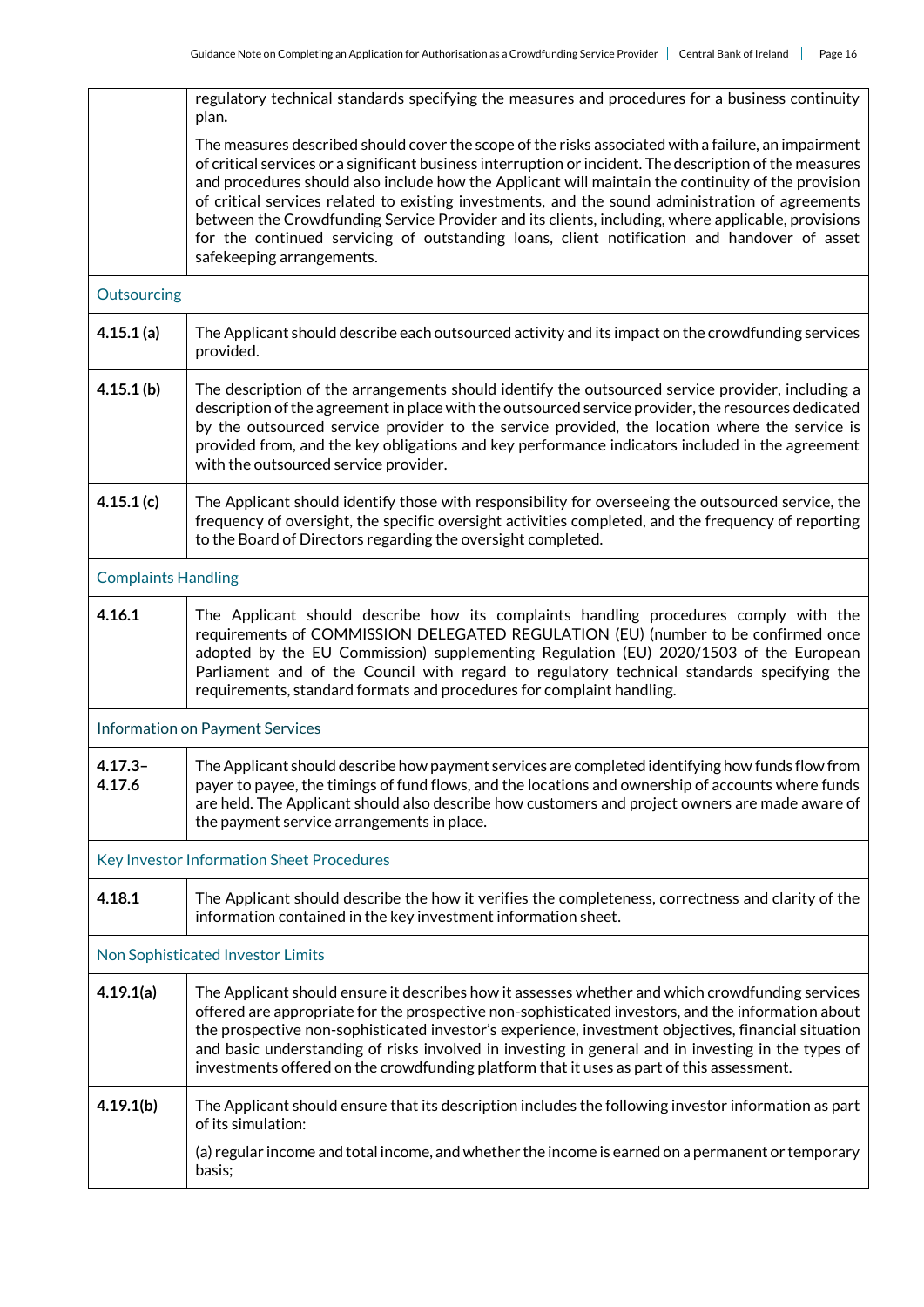|                                                | (b) assets, including financial investments and any cash deposits, but excluding personal and<br>investment property and pension funds;                                                                                                                                                                                                                                                                                                                       |  |
|------------------------------------------------|---------------------------------------------------------------------------------------------------------------------------------------------------------------------------------------------------------------------------------------------------------------------------------------------------------------------------------------------------------------------------------------------------------------------------------------------------------------|--|
|                                                | (c) financial commitments, including regular, existing or future commitments.                                                                                                                                                                                                                                                                                                                                                                                 |  |
| Online Annual Return and Industry Funding Levy |                                                                                                                                                                                                                                                                                                                                                                                                                                                               |  |
| 4.20.1,<br>4.20.2                              | The scope of these questions relate to the period of time during which the Applicant was previously<br>authorised by the Central Bank or the period where the relevant person was a director, partner, sole<br>trader or PCF role holder in an entity authorised by the Central Bank. Where any contributions in<br>relation to the Industry Funding Levy remain outstanding these should be discharged in full prior to<br>making an application submission. |  |

| <b>Part 5 of Application Form - Qualifying Shareholders</b> |                                                                                                                                                                                                                                                         |
|-------------------------------------------------------------|---------------------------------------------------------------------------------------------------------------------------------------------------------------------------------------------------------------------------------------------------------|
| <b>Ownership Structure</b>                                  |                                                                                                                                                                                                                                                         |
| 5.1.1                                                       | The ownership chart should depict all shareholders who directly or indirectly hold 20% or more of<br>the share capital or voting right. The chart provided should depict the relationship between<br>qualifying shareholders in the chain of ownership. |

| <b>Part 6 of Application Form - Declaration</b>                                                                                                                                                                                                                                                                                                                                           |
|-------------------------------------------------------------------------------------------------------------------------------------------------------------------------------------------------------------------------------------------------------------------------------------------------------------------------------------------------------------------------------------------|
| <b>Declaration</b>                                                                                                                                                                                                                                                                                                                                                                        |
| The Declaration is an important part of the application form. The Applicant must ensure that it has fully reviewed<br>the application form and understands the statements that it is agreeing to with regard to the information provided<br>therein prior to signing the Declaration. The Applicant must carefully read the Declaration before completing and<br>signing the Declaration. |

The Declaration must be signed by two directors of the Applicant.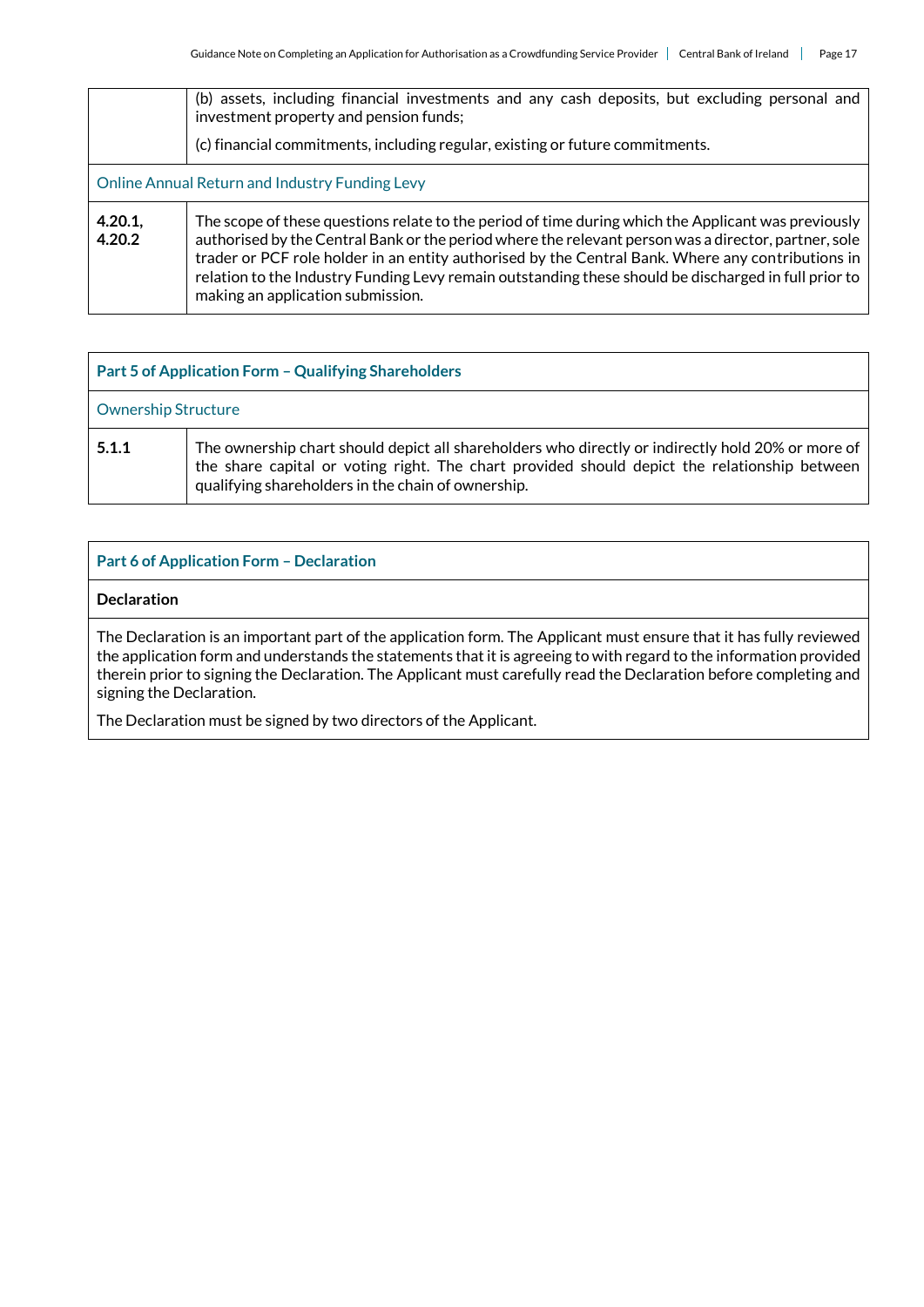# **5. Post Authorisation**

The Central Bank authorises Crowdfunding Service Providers on the basis of the information provided as part of the application process. In this regard, all Crowdfunding Service Providers are required to operate in accordance with the information provided in support of their application for authorisation and in accordance with applicable legislation and requirements.

The Central Bank expects Applicants to display a proven track record in accordance with the original Application (including the Programme of Operations) before a newly authorised Crowdfunding Service Provider can amend/expand its crowdfunding services. The original Application must therefore cover activities that are proposed to be undertaken in the first twelve months post authorisation.

Crowdfunding Service Providers must monitor and, on a regular basis, evaluate the adequacy and effectiveness of the policies and procedures, systems, internal control mechanisms and arrangements in place (ensuring that they are kept up to date) to ensure compliance with all relevant legal and regulatory requirements and promptly take appropriate measures to address any deficiencies identified. Policies and procedure documentation must be made available to the Central Bank, for review, upon request.

Once authorised the Crowdfunding Service Provider will be subject to supervision under the Central Bank's PRISMTM framework. PRISMTM is a risk based framework for the supervision of all entities regulated by the Central Bank. Detailed guidance can be found on the Central Bank's website.